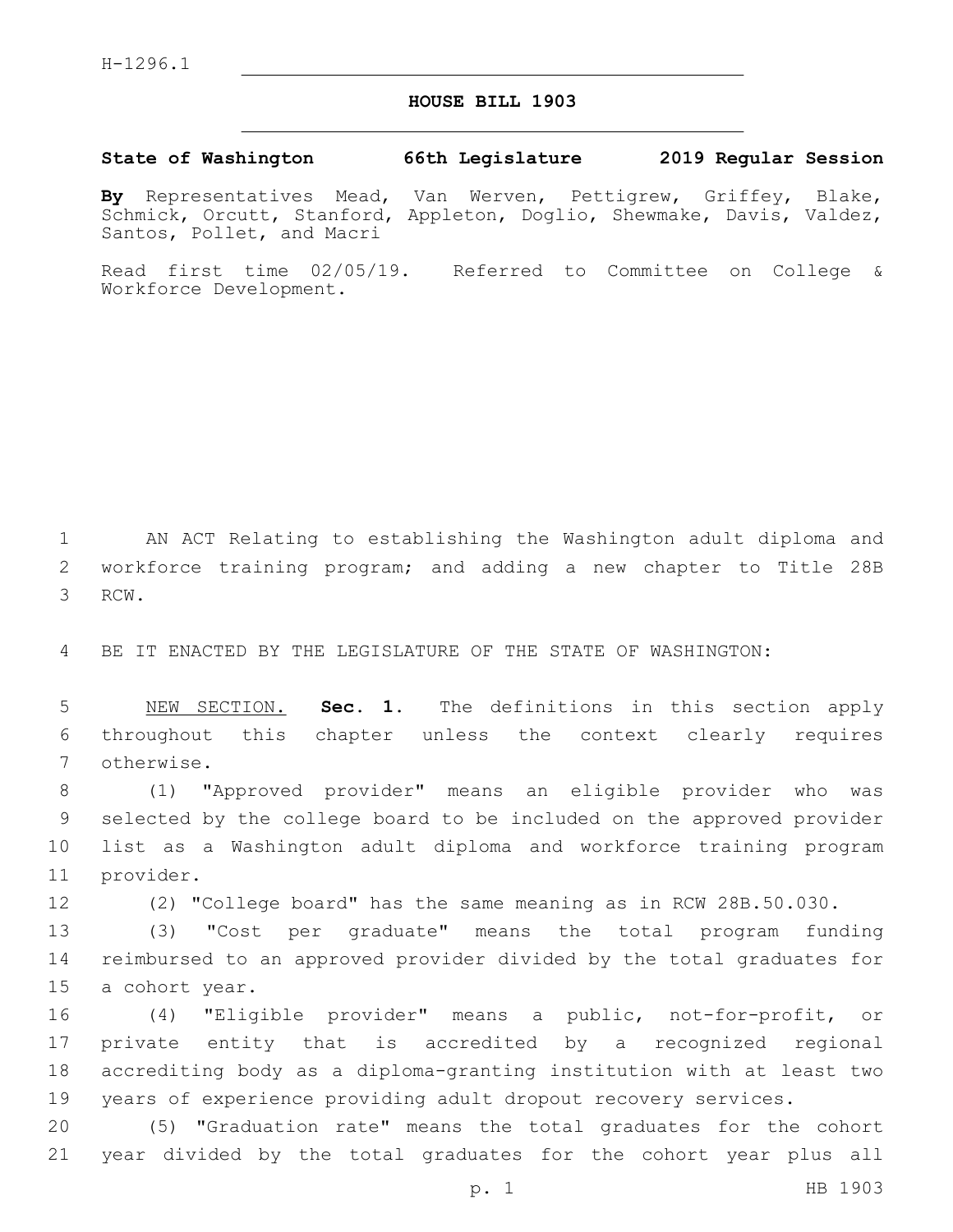students for the cohort year for whom the approved provider has 2 received funding.

 (6) "Program" means the Washington adult diploma and workforce 4 training program.

 NEW SECTION. **Sec. 2.** (1) The college board shall establish the Washington adult diploma and workforce training program to assist adults with obtaining a high school diploma, increasing their employability, and developing career and technical skills.

 (2) The college board shall maintain a list of approved providers who are eligible to deliver the education and training for the program. On an annual basis and within forty-five days after the beginning of the fiscal year, the college board shall issue a request for qualifications from eligible providers. Thirty days after the request for qualifications, the college board shall select eligible providers for the approved provider list based on the following 16 criteria:

 (a) Experience with providing dropout recovery services, such as recruitment, learning plan development, and proactive coaching and 19 mentoring;

 (b) Ability to provide academic skill intake assessment and 21 transcript evaluations;

 (c) Ability to develop a learning plan that integrates academic 23 requirements and career goals;

 (d) A course catalog that includes all courses necessary to meet Washington high school graduation requirements, as required by the 26 state board of education;

 (e) Ability to provide remediation coursework in literacy and 28 numeracy;

 (f) Ability to provide a research-validated academic resiliency 30 assessment and intervention;

 (g) Ability to provide employability skills development aligned 32 to employer needs;

(h) Ability to provide career pathways coursework;

 (i) Ability to provide preparation for industry-recognized 35 credentials; and

(j) Ability to provide career placement services.

 (3) Approved providers shall maintain their status on the approved provider list unless they fail to meet performance standards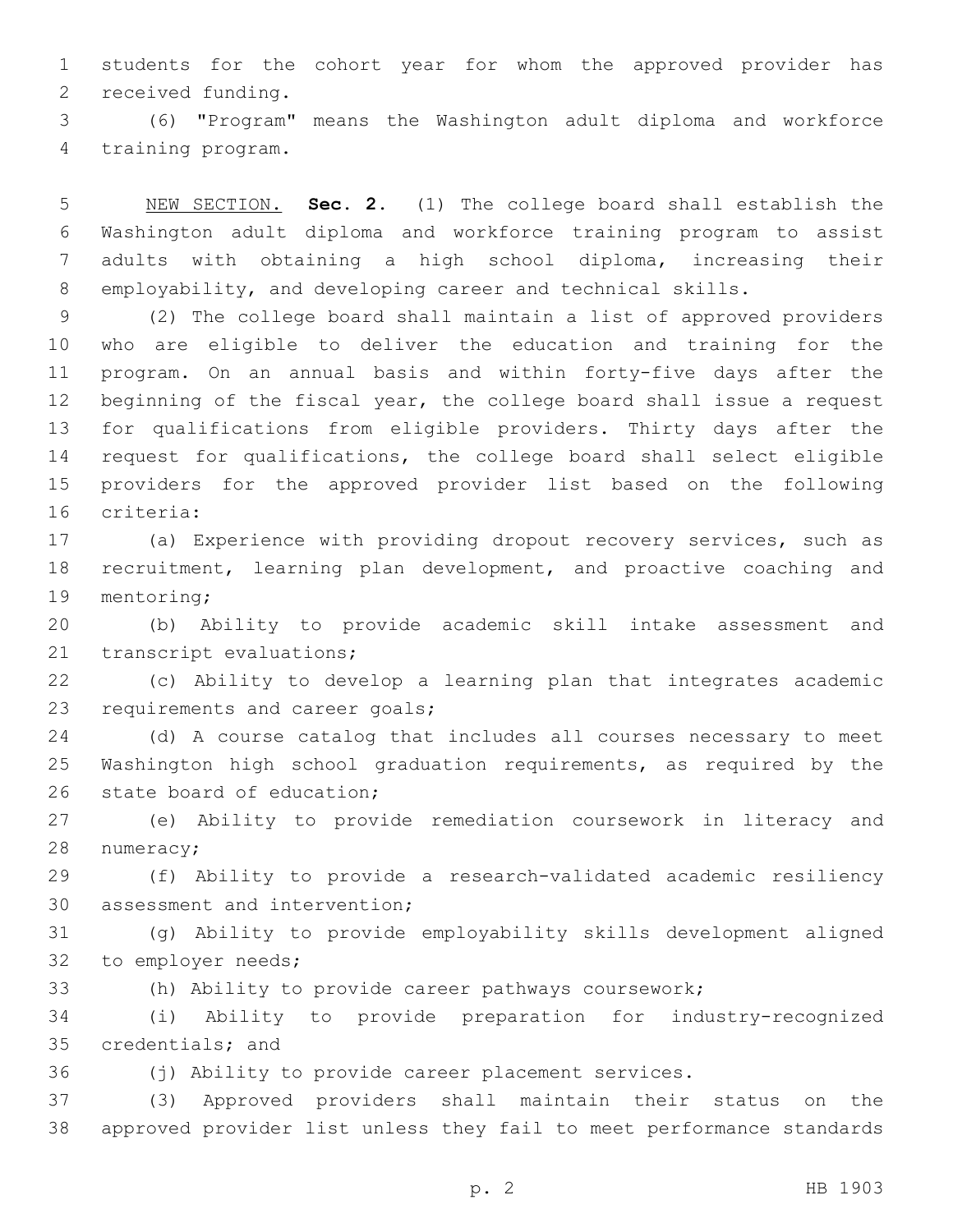and have been removed from the list in accordance with section 5 of 2 this act.

 (4) Approved providers selected to deliver the education and training for the program shall begin enrolling students no later than 5 thirty days after selection.

 NEW SECTION. **Sec. 3.** (1) The college board shall select approved providers from the approved provider list to participate in the program. Approved providers chosen to participate in the program shall be compensated based on performance milestones for each enrolled adult student. The milestones are as follows:

 (a) One hundred seventy-five dollars for the completion of each 12 half credit;

 (b) Two hundred fifty dollars for the completion of an employability skills certification program equal to at least one 15 Carnegie unit;

 (c) Two hundred fifty dollars for the attainment of an industry-recognized credential requiring up to fifty hours of training;

 (d) Five hundred dollars for the attainment of an industry- recognized credential requiring between fifty-one and one hundred 20 hours of training;

 (e) Seven hundred fifty dollars for the attainment of an industry-recognized credential requiring more than one hundred hours 23 of training; and

 (f) One thousand dollars for the attainment of an accredited high 25 school diploma.

 (2) Approved providers participating in the program shall submit monthly invoices to the college board no later than the tenth calendar day of each month itemizing the performance milestones 29 achieved in the previous calendar month.

 (3) The college board shall review the monthly invoices and compensate approved providers for performance milestones achieved in 32 the order that invoices are received.

 NEW SECTION. **Sec. 4.** Approved providers shall submit annual reports to the college board by July 15th each year on the following performance metrics:

 (1) The total number of students who have been funded by the 37 program;

38 (2) The total number of credits earned;